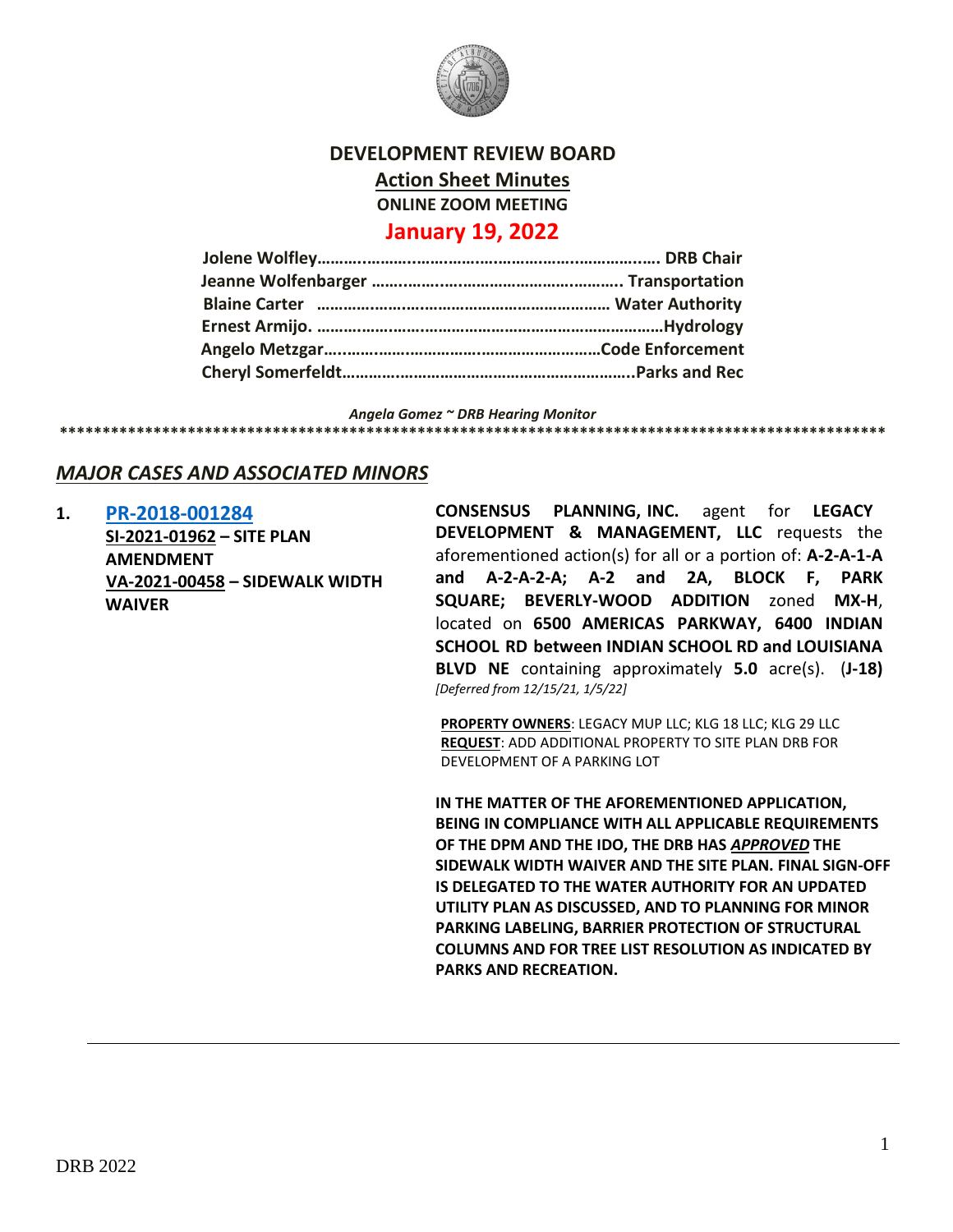## **2. [PR-2018-001284](http://data.cabq.gov/government/planning/DRB/PR-2018-001284/DRB%20Submittals/)**

**SD-2022-00004 – PRELIMINARY/FINAL PLAT SD-2022-00007 – VACATION OF PRIVATE EASEMENT**

**CSI – CARTESIAN SURVEYS, INC.** agent for **LEGACY HOSPITALITY** requests the aforementioned action(s) for all or a portion of: **TRACT 2-A and A-2; TRACT A-2-A-2-A, BEVERLY-WOOD ADDITION; PARK SQUARE** zoned M**X-H**, **located at 6500 AMERICAS PARKWAY NE between INDIAN SCHOOL RD and I-40** containing approximately 3.3866 acre(s). (J-18)

**PROPERTY OWNERS**: LEGACY HOSPITALITY

**REQUEST**: CREATE ONE NEW TRACT FROM THREE EXISTING TRACTS, VACATE EASEMENTS AND GRANT EASEMENTS AS SHOWN ON PLAT

**IN THE MATTER OF THE AFOREMENTIONED APPLICATION, BEING IN COMPLIANCE WITH ALL APPLICABLE REQUIREMENTS OF THE DPM AND THE IDO, THE DRB HAS** *APPROVED* **THE VACATION OF PRIVATE EASEMENT AND THE PRELIMINARY/ FINAL PLAT. FINAL SIGN OFF IS DELEGATED TO PLANNING FOR UTILITY COMPANY SIGNATURE, AMAFCA SIGNATURE, THE APPLICATION NUMBER TO BE ADDED TO THE PLAT, AND FOR THE AGIS DXF FILE.**

## *MAJOR CASES*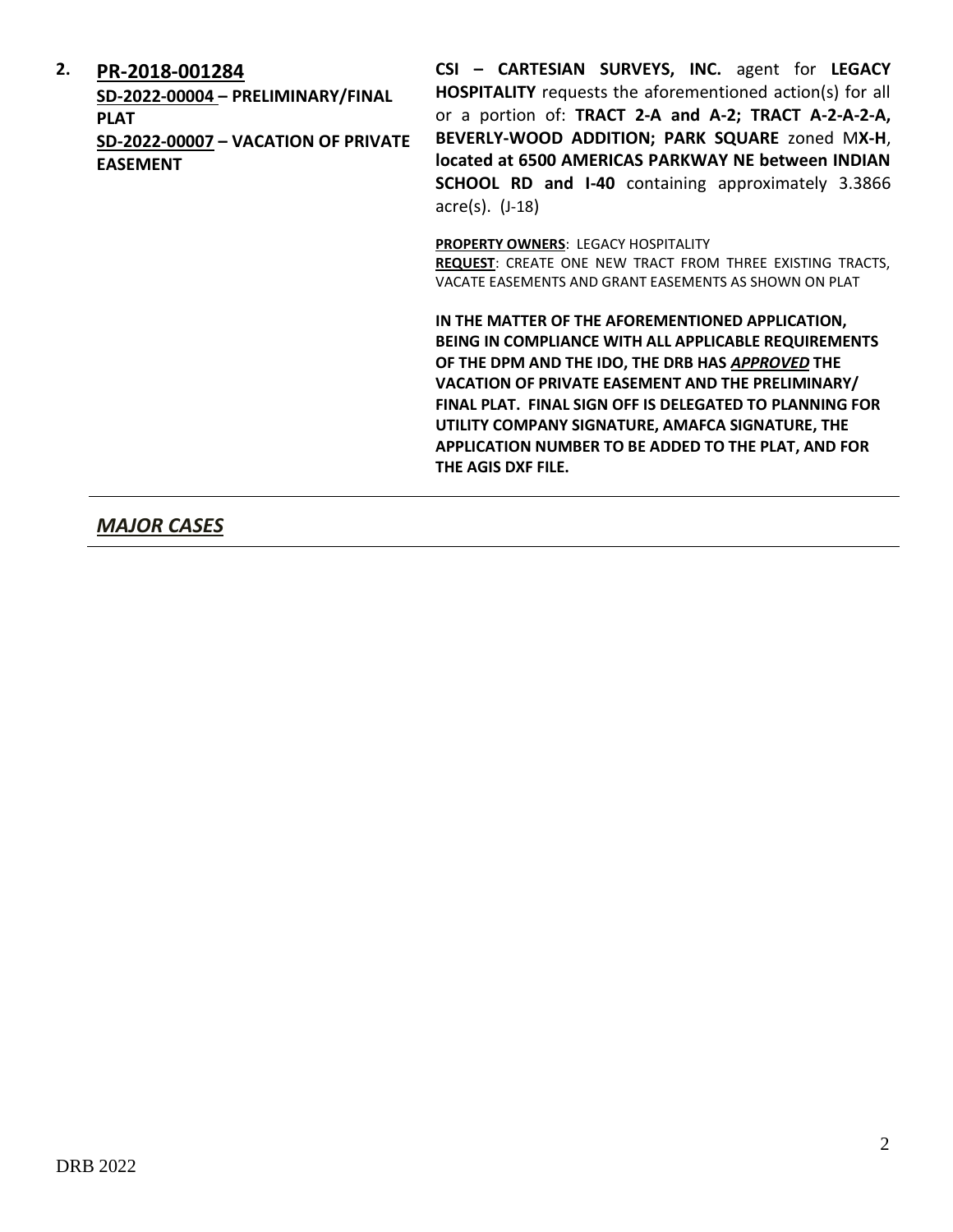#### **3. [PR-2021-006238](http://data.cabq.gov/government/planning/DRB/PR-2021-006238/DRB%20Submittals/)**

**SI-2021-01916 - SITE PLAN SD-2022-00001 – PRELIMINARY/FINAL PLAT**

**CONSENSUS PLANNING.** agent for **TITAN DEVELOPMENT**  requests the aforementioned action(s) for all or a portion of: **LOTS 15-18, BLOCK 20 UNITS A and B, NORTH ALBUQUERQUE ACRES** zoned **MX-L**, located at **ALAMEDA BLVD between SAN PEDRO AND LOUSIANA BLVD NE and JEFFERSON ST NE** containing approximately **2.77** acre(s). **(C-18)** *[Deferred from 12/8/21, 1/12/22]*

**PROPERTY OWNERS**: SIEGELE, FREDRICK J SUCESSOR SIEGELE IRRVT **REQUEST**: SITE PLAN FOR 105 UNIT APARTMENT COMPLEX

**IN THE MATTER OF THE AFOREMENTIONED APPLICATION, BEING IN COMPLIANCE WITH ALL APPLICABLE REQUIREMENTS OF THE DPM AND THE IDO, THE DRB HAS** *APPROVED* **THE PRELIMINARY/ FINAL PLAT WITH FINAL SIGN OFF DELEGATED TO THE WATER AUTHORITY FOR PAYMENT OF PRO-RATA, AND TO PLANNING FOR FINAL SIGN-OFF.**

**IN THE MATTER OF THE AFOREMENTIONED APPLICATION, BEING IN COMPLIANCE WITH ALL APPLICABLE REQUIREMENTS OF THE DPM AND THE IDO AND WITH THE SIGNING OF THE INFRASTRUCTURE LIST DATED** *JANUARY 19, 2022***, THE DRB HAS**  *APPROVED* **THE SITE PLAN. FINAL SIGN-OFF IS DELEGATED TO TRANSPORTATION FOR PLAN REVISION REGARDING CLEAR SITE TRIANGLES AND THE MINOR LABELING WITHIN THE PARKING LOT AS DISCUSSED, AND TO PLANNING FOR FINAL PLAT SIGNATURE, SOLID WASTE SIGNATURE AND FOR THE RECORDED INFRASTRUCTURE IMPROVEMENTS AGREEMENT.**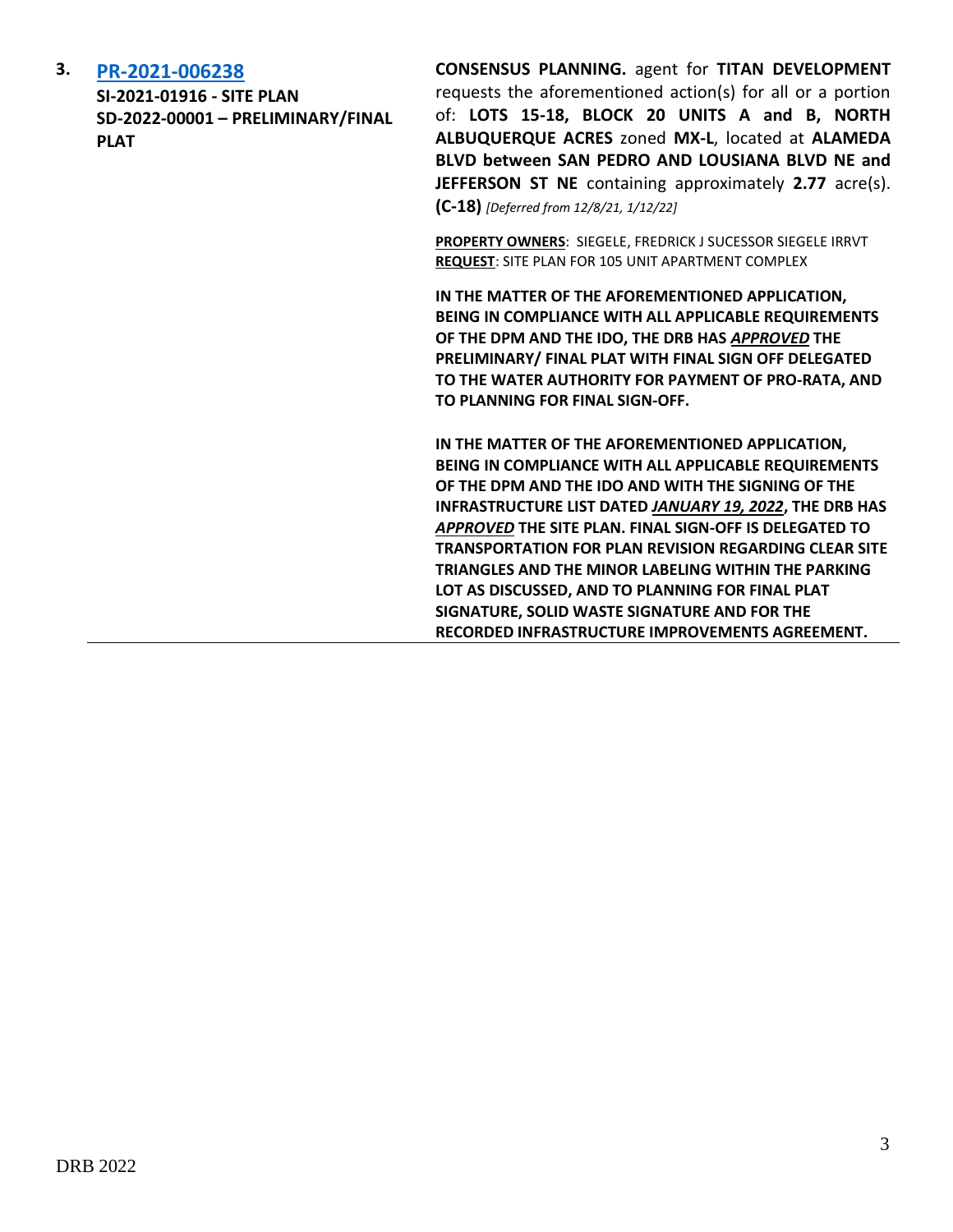**4.**

**[PR-2018-001579](http://data.cabq.gov/government/planning/DRB/PR-2018-001579/DRB%20Submittals/) IDO 2019 SI-2021-00304 – SITE PLAN SI-2021-00305 – SITE PLAN AMENDMENT**

**MODULUS ARCHITECTS INC. C/O ANGELA WILLIAMSON** agent for **WINROCK PARTNERS LLC** requests the aforementioned action(s) for all or a portion of: **PARCEL Z FINAL PLAT PARCEL Z AND TRACTS A, D, E, F-1, G & H,** zoned MX-H, located at **2100 LOUISIANA BLVD NW between INDIAN SCHOOL and I-40** containing approximately **28.8654** acre(s). **(J-19)** *[Deferred from 3/31/21, 4/28/21, 5/26/21, 6/23/21, 6/30/21, 7/14/21, 7/21/21, 7/28/21, 8/11/21, 8/25/21, 9/22/21, 11/10/21, 12/15/21, 1/5/22]*

**PROPERTY OWNERS**: WINROCK PARTNERS LLC **REQUEST**: SITE PLAN FOR NEW PARK CONCEPT TO INCLUDE WATER FEATURES, 2 INTERNAL PAD SITES FOR FUTURE USERS, 2 BUILDINGS

BRIDGES.

ALONG DILLARDS. PARK INCLUDES KIDS PLAYING AREA, PATHS AND

**IN THE MATTER OF THE AFOREMENTIONED APPLICATION, BEING IN COMPLIANCE WITH ALL APPLICABLE REQUIREMENTS OF THE DPM AND THE IDO, WITH THE SIGNING OF THE INFRASTRUCTURE LIST ON** *JANUARY 19, 2022***, THE DRB HAS**  *APPROVED* **THE SITE PLANS WITH A FINDING TO BE ADDED TO THE NOTICE OF DECISION INDICATING THAT THE IRRIGATION AND CONSTRUCTION PLANS SHALL BE PROVIDED TO THE PARKS AND RECREATION DEPARTMENT UPON COMPLETION. FINAL SIGN-OFF IS DELEGATED TO TRANSPORTATION FOR THE ADDITION OF BOLD NOTES ON THE SITE PLANS INDICATING WHAT MUST BE COMPLETED AS PART OF THE WORK ORDER, AND FOR THE INCLUSION OF THE MISSING CIVIL DETAIL SHEET WITH THE ADDED SIDEWALK DETAILS, AND TO PLANNING FOR THE SOLID WASTE SIGNATURE, THE PROJECT AND APPLICATION NUMBERS TO BE ADDED TO THE SITE PLANS, AND FOR THE RECORDED INFRASTRUCTURE IMPROVEMENTS AGREEMENT.**

**[PR-2021-006336](http://data.cabq.gov/government/planning/DRB/PR-2021-006336/DRB%20Submittals/) SI-2021-02091 – SITE PLAN**

**TIERRA WEST, LLC - VINCE CARRICA** agent for **DENNIS ROMERO** requests the aforementioned action(s) for all or a portion of: **LOT 1, BLOCK 3 TOWN OF ATRISCO GRANT** zoned **NR-BP**, located on **10320 CENTRAL AVE SW betweenCENTRAL AVE and SUNSET GARDENS** containing approximately **4.0** acre(s). (**L-08)** *[Deferred from 1/5/22]*

**PROPERTY OWNERS**: DENNIS ROMERO **REQUEST**: DRB SITE PLAN FOR SELF STORAGE FACILITY

**DEFERRED TO JANUARY 26TH, 2022.**

**5.**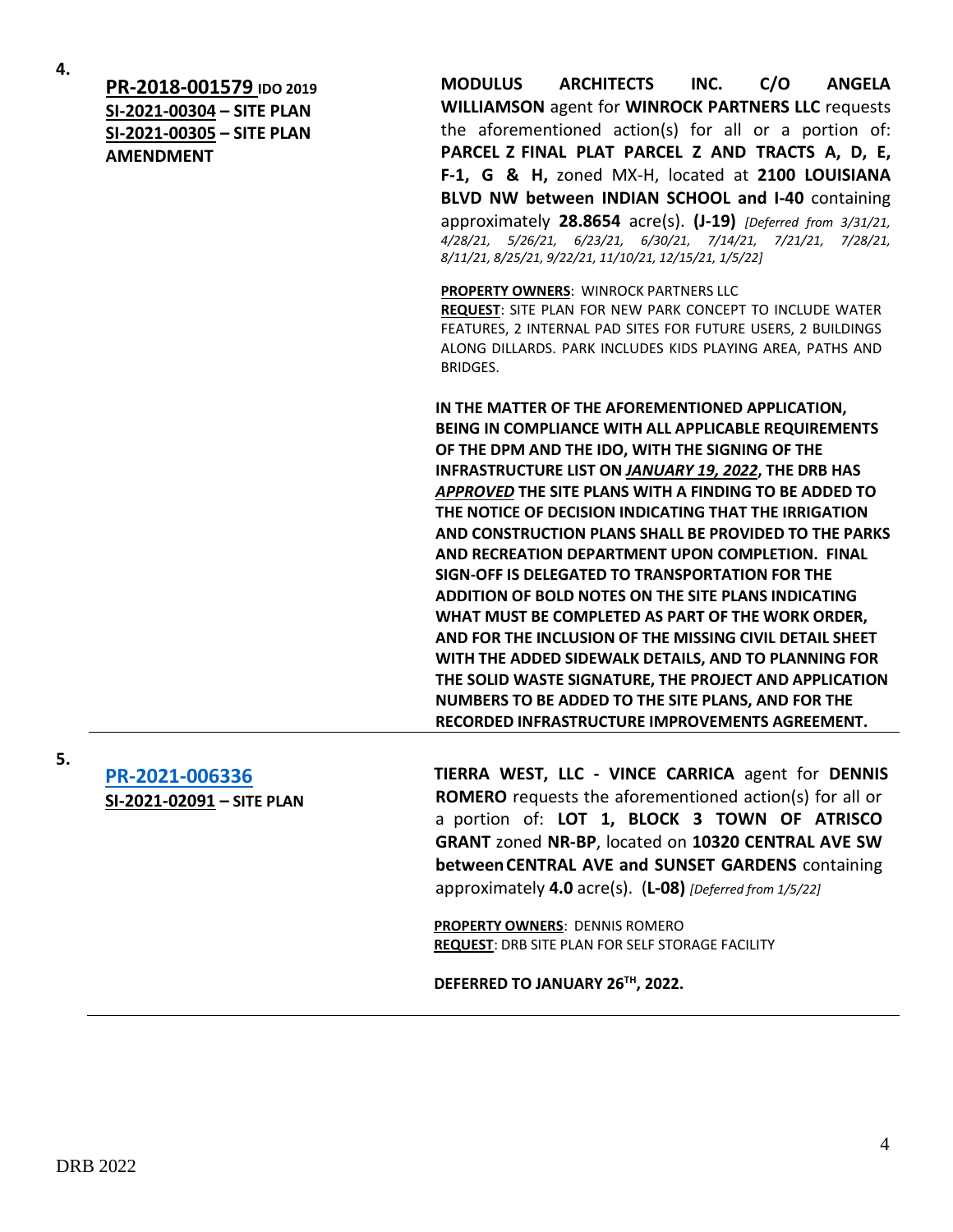|    | PR-2021-005222 IDO 2019<br>SI-2021-01237 - EPC SITE<br><b>PLAN SIGN-OFF</b> | TIERRA WEST, LLC agent for WESTERN HILLS INVESTMENTS<br>LLC requests the aforementioned action(s) for all or a<br>portion of: TRACT C-4-A PLAT OF TRACTS C3A, C3B, C3C,<br>C4A, SEVEN BAR RANCH zoned NR-BP, located at 3615<br>HWY 528 between CALLE CUERVO NW and HWY<br>528 containing approximately 1.99 acre(s). (A-14) [Deferred]<br>from8/18/21, 9/15/21, 9/22/21, 10/20/21, 11/10/21, 12/1/21, 1/5/22,<br>$1/12/22$ ]<br>PROPERTY OWNERS: WESTERN HILLS INVESTMENTS LLC<br>REQUEST: FINAL SIGN OFF OF EPC SITE PLAN<br>DEFERRED TO JANUARY 26TH, 2022.     |
|----|-----------------------------------------------------------------------------|--------------------------------------------------------------------------------------------------------------------------------------------------------------------------------------------------------------------------------------------------------------------------------------------------------------------------------------------------------------------------------------------------------------------------------------------------------------------------------------------------------------------------------------------------------------------|
| 7. | PR-2020-003847<br>SI-2021-01955 - SITE PLAN                                 | WILL GLEASON, DEKKER/PERICH/SABATINI agent for CITY<br>OF ALBUQUERQUE requests the aforementioned action(s)<br>for all or a portion of: MAP 33 TR 90C,001 001REPL of<br>FITZGERALD ADD, ALL of LOT 2, BLK 1, REPLAT of<br>FITZGERALD ,003 001 REPL of FITGERALD ADD zoned<br>MX-M, located on 3525 4TH ST NW, 420 FITZGERALD RD<br>NW between MILDRED AVE NW and FITZGERALD RD NW<br>containing approximately 2.103 acre(s). (G-14) [Deferred from<br>12/15/21, 1/12/22]<br>PROPERTY OWNERS: CITY of ALBUQUERQUE<br>REQUEST: MULTI-FAMILY APARTMENT HOME COMMUNITY |
|    |                                                                             | DEFERRED TO JANUARY 26TH, 2022.                                                                                                                                                                                                                                                                                                                                                                                                                                                                                                                                    |
| 8. | PR-2021-005195<br>SI-2021-01747 - SITE PLAN                                 | DEKKER/PERICH/SABATINI - WILL GLEASON agent for<br>JC SIX LLC requests the aforementioned action(s) for all or<br>a portion of: TRACT 6A-1, UNIT 1, JOURNAL CENTER<br>PHASE 2 zoned MX-H, located on 7501 JEFFERSON ST NE<br>between JEFFERSON ST and MASTHEAD ST NE containing<br>approximately 5.1536 acre(s). (D-17) [Deferred from 11/10/21,<br>12/1/21, 12/15/21, 1/5/22, 1/19/22]<br>PROPERTY OWNERS: JC SIX LLC<br>REQUEST: SITE PLAN APPROVAL REQUEST FOR MULTI-FAMILY<br>APARTMENT HOME COMMUNITY                                                         |
|    |                                                                             | DEFERRED TO FEBRUARY 2 <sup>ND</sup> , 2022.                                                                                                                                                                                                                                                                                                                                                                                                                                                                                                                       |

**6.**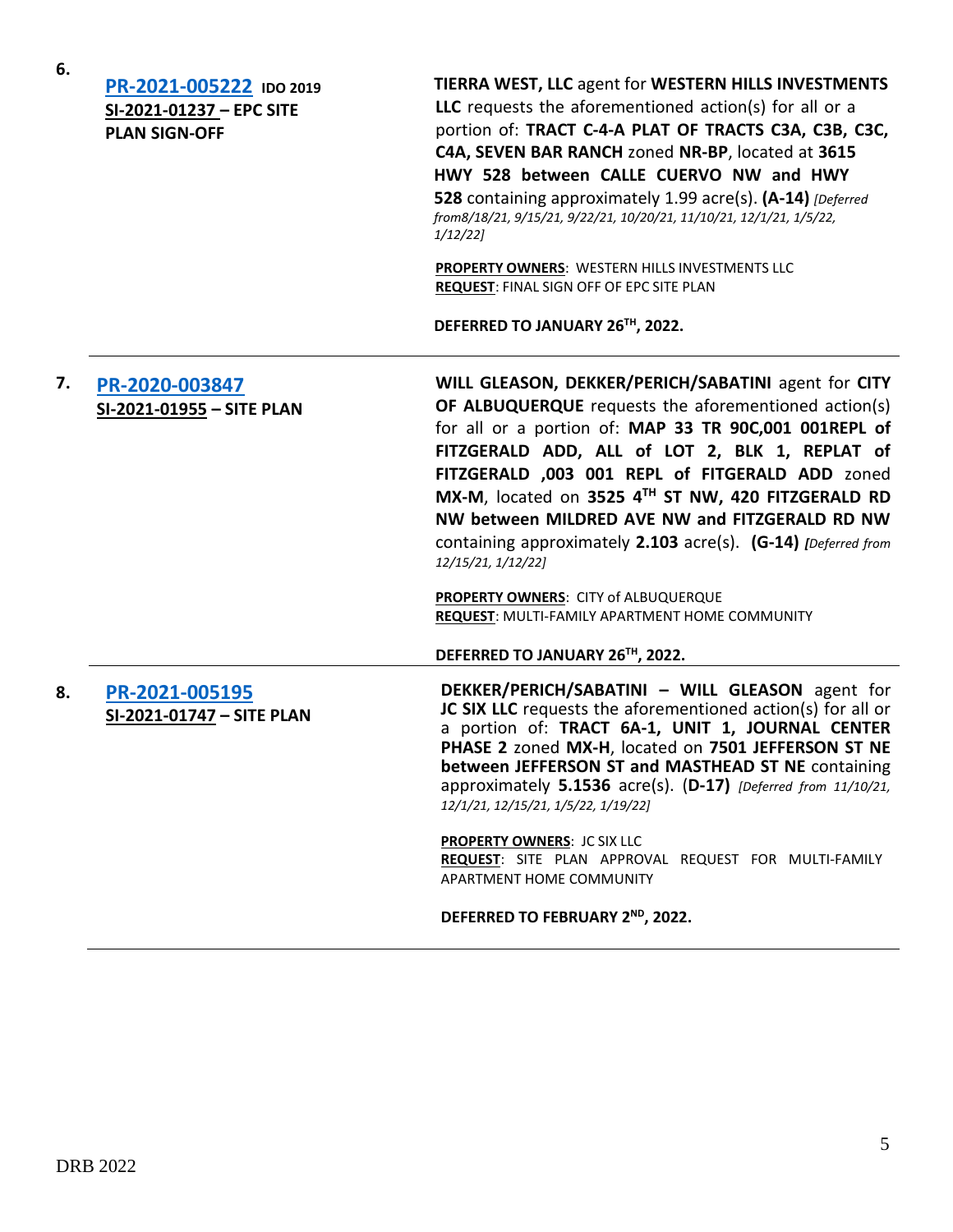| 9.                 | PR-2019-002738<br>SD-2021-00018 -<br>PRELIMINARY/FINALPLAT<br>(Sketch Plat 10/14/20) | ARCH + PLAN LAND USE CONSULTANTS agent(s) for<br><b>MCDONALD'S REAL ESTATE</b><br><b>COMPANY</b><br>request<br>the<br>aforementioned action(s) for all or a portion of: LOTS A & B<br>BLOCK 101, BEL AIR SUBDIVISION, zoned MX-M, located at<br>5900 MENAUL BLVD NE, containing approximately 0.9457<br>(H-18) [Deferred from 2/3/21, 2/24/21, 3/17/21, 4/28/21,<br>$\alpha$ cre $(s)$ .<br>5/19/21, 6/23/21, 7/28/21, 9/1/21, 10/6/21, 11/10/21, 12/1/21, 12/15/21,<br>1/5/221 |  |
|--------------------|--------------------------------------------------------------------------------------|---------------------------------------------------------------------------------------------------------------------------------------------------------------------------------------------------------------------------------------------------------------------------------------------------------------------------------------------------------------------------------------------------------------------------------------------------------------------------------|--|
|                    |                                                                                      | PROPERTY OWNERS: MCDONALDS REAL ESTATE COMPANY<br>REQUEST: LOT CONSOLIDATION FOR 2 LOTS INTO 1 LOT                                                                                                                                                                                                                                                                                                                                                                              |  |
|                    |                                                                                      | IN THE MATTER OF THE AFOREMENTIONED APPLICATION,<br>BEING IN COMPLIANCE WITH ALL APPLICABLE REQUIREMENTS<br>OF THE DPM AND THE IDO, WITH THE SIGNING OF THE<br>INFRASTRUCTURE LIST ON JANUARY 19, 2022, THE DRB HAS<br>APPROVED THE PRELIMINARY/FINAL PLAT. FINAL SIGN OFF IS<br>DELEGATED TO PLANNING FOR THE RECORDED<br><b>INFRASTRUCTURE IMPROVEMENTS AGREEMENT.</b>                                                                                                        |  |
| 10.                | PR-2019-002063<br>SD-2021-00261 - FINAL PLAT                                         | MARK GOODWIN & ASSOCIATES, PA agent for BOKAY<br><b>CONSTRUCTION, INC.</b> requests the aforementioned<br>action(s) for all or a portion of: LOT 1-PA THRU 31-P1, SAGE<br>RANCH zoned R-T, located on SAGE RANCH COURT<br>between SAGE RANCH RD and BENAVIDEZ RD containing<br>approximately 3.7742 acre(s). (M-9) [Deferred from 1/5/2,<br>$1/12/222$ ]                                                                                                                        |  |
|                    |                                                                                      | <b>PROPERTY OWNERS: WESTWAY HOMES</b><br>REQUEST: FINAL PLAT APPROVAL FOR SAGE RANCH SUBDIVISION                                                                                                                                                                                                                                                                                                                                                                                |  |
|                    |                                                                                      | DEFERRED TO FEBRUARY 9TH, 2022.                                                                                                                                                                                                                                                                                                                                                                                                                                                 |  |
| <b>MINOR CASES</b> |                                                                                      |                                                                                                                                                                                                                                                                                                                                                                                                                                                                                 |  |
|                    | 11. PR-2021-006258                                                                   | CSI - CARTESIAN SURVEYS, INC. agent for BRUNACINI                                                                                                                                                                                                                                                                                                                                                                                                                               |  |

**SD-2022-00005 – PRELIMINARY/FINAL PLAT**

**DEVELOPMENT LTD CO.** requests the aforementioned action(s) for all or a portion of: **TRACT A-1-A, A-2-A, UNIT 2, JOURNAL CENTER PHASE 2** zoned **NR-BP**, located on **RUTLEDGE ST NE between RUTLEDGE RD NE and BARTLETT ST NE** containing approximately **4.7483** acre(s). **(D-16 & D-17)**

**PROPERTY OWNERS**: BRUNACINI DEVELOPMENT LTD CO. **REQUEST**: CREATE ONE NEW TRACT FROM TWO EXISTNG PORTIONS OF TRACTS

**DEFERRED TO FEBRUARY 2ND, 2022.**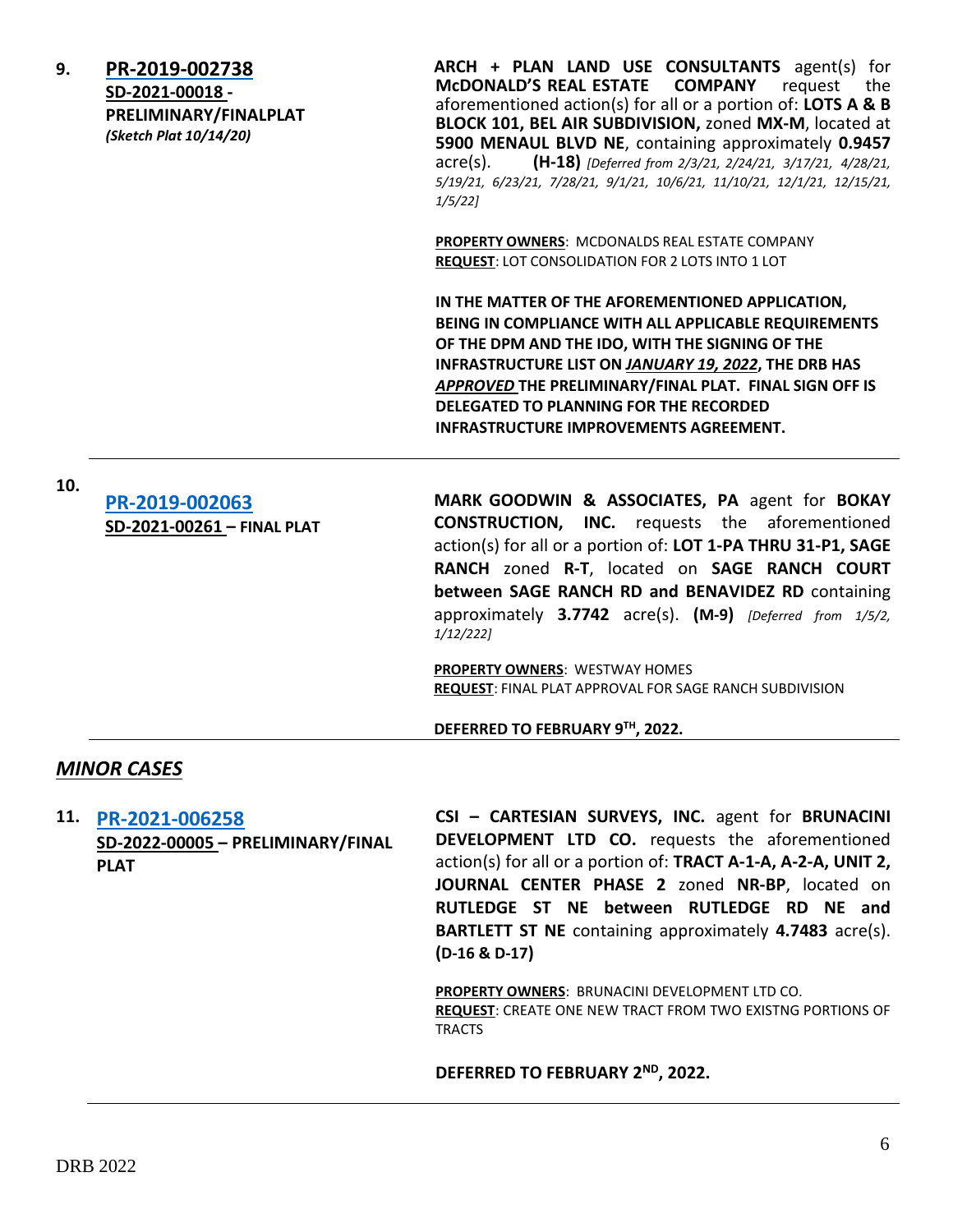| 12. | PR-2021-006259<br>SD-2022-00002 - PRELIMINARY/FINAL<br><b>PLAT</b><br>SD-2022-00006 - VACATION OF PRIVATE<br><b>EASEMENT</b> | CSI - CARTESIAN SURVEYS, INC. agent for GUARDIAN<br>AIRPORT PARKING, LLC requests the aforementioned<br>action(s) for all or a portion of: LOT 4-A AND 5 THRU 12,<br>BLOCK 5, CLAYTON HEIGHTS zoned MX-M, located at 1713<br>YALE BLVD SE between ROSS AVE SE and ANDERSON AVE<br>SE containing approximately 1.7568 acre(s). (L-15)                                                                                                                                                                                                                                                                                                                                                                                                                                                                                                                                                                                                           |
|-----|------------------------------------------------------------------------------------------------------------------------------|------------------------------------------------------------------------------------------------------------------------------------------------------------------------------------------------------------------------------------------------------------------------------------------------------------------------------------------------------------------------------------------------------------------------------------------------------------------------------------------------------------------------------------------------------------------------------------------------------------------------------------------------------------------------------------------------------------------------------------------------------------------------------------------------------------------------------------------------------------------------------------------------------------------------------------------------|
|     |                                                                                                                              | PROPERTY OWNERS: GUARDIAN AIPORT PARKING<br>REQUEST: CREATE ONE NEW TRACT FROM 9 EXISTING LOTS BY LOT<br>LINE ELIMINATION, DEDICATION OF ADDITIONAL RIGHT-OF-WAY TO<br>ROSS AVE SE, AND AN ADMINISTRATIVE DECISION REGARDING<br>DEFICIENT WIDTH OF YALE BLVD SE RIGHT-OF-WAY                                                                                                                                                                                                                                                                                                                                                                                                                                                                                                                                                                                                                                                                   |
|     |                                                                                                                              | IN THE MATTER OF THE AFOREMENTIONED APPLICATION,<br>BEING IN COMPLIANCE WITH ALL APPLICABLE REQUIREMENTS<br>OF THE DPM AND THE IDO, THE DRB HAS APPROVED<br>THE PRELIMINARY/FINAL PLAT WITH A FINDING ON THE<br>NOTICE OF DECISION THAT THE FENCING ALONG YALE BLVD<br><b>SHALL BE RELOCATED AS PART OF FUTURE BUILDING PERMIT</b><br>ACTION WITH A ONE YEAR TIME LINE FROM TODAY'S DATE,<br>OTHERWISE A REVOCABLE PERMIT SHALL BE CONSIDERED.<br><b>FINAL SIGN OFF IS DELEGATED TO TRANSPORTATION FOR THE</b><br><b>VERIFICATION OF SIDEWALK INFRASTRUCTURE TO BE IN PLACE</b><br>FOR A MINIMUM 4 FOOT PATH AROUND OBSTRUCTIONS<br>ALONG BOTH ROADS, AND TO PLANNING FOR THE PROJECT<br>AND APPLICATION NUMBERS TO BE ADDED TO THE PLAT,<br>UTILITY COMPANY SIGNATURE, THE AGIS DXF FILE, AND FOR<br>THE ADDITION OF A NOTE TO BE ADDED TO THE PLAT<br><b>REGARDING APPROVAL OF THE STAFF DETERMINATION ON THE</b><br>YALE BLVD RIGHT OF WAY. |

## *SKETCH PLAT*

**13. [PR-2022-006469](http://data.cabq.gov/government/planning/DRB/) PS-2022–00002 – SKETCH PLAT CSI – CARTESIAN SURVEYS, INC.** agent for **VMD, LLC – C/O VICTOR LARRANAGA** requests the aforementioned action(s) for all or a portion of: **MRGCD MAP 44** zoned **NR-LM**, located at **3024 BROADWAY BLVD SE between WOODWARD RD SE and WESMECO DR SE** containing approximately **1.5** acre(s). **(M-14)**

> **PROPERTY OWNERS**: VMD, LLC/VICTOR LARRANGA **REQUEST**: LOT LINE ADJUSTMENT TO CREATE TWO NEW TRACTS FROM TWO EXISTING TRACTS

**THE SKETCH PLAT WAS REVIEWED AND COMMENTS WERE PROVIDED.**

**Other Matters – None**

**Action Sheet Minutes were approved for January 12, 2022.**